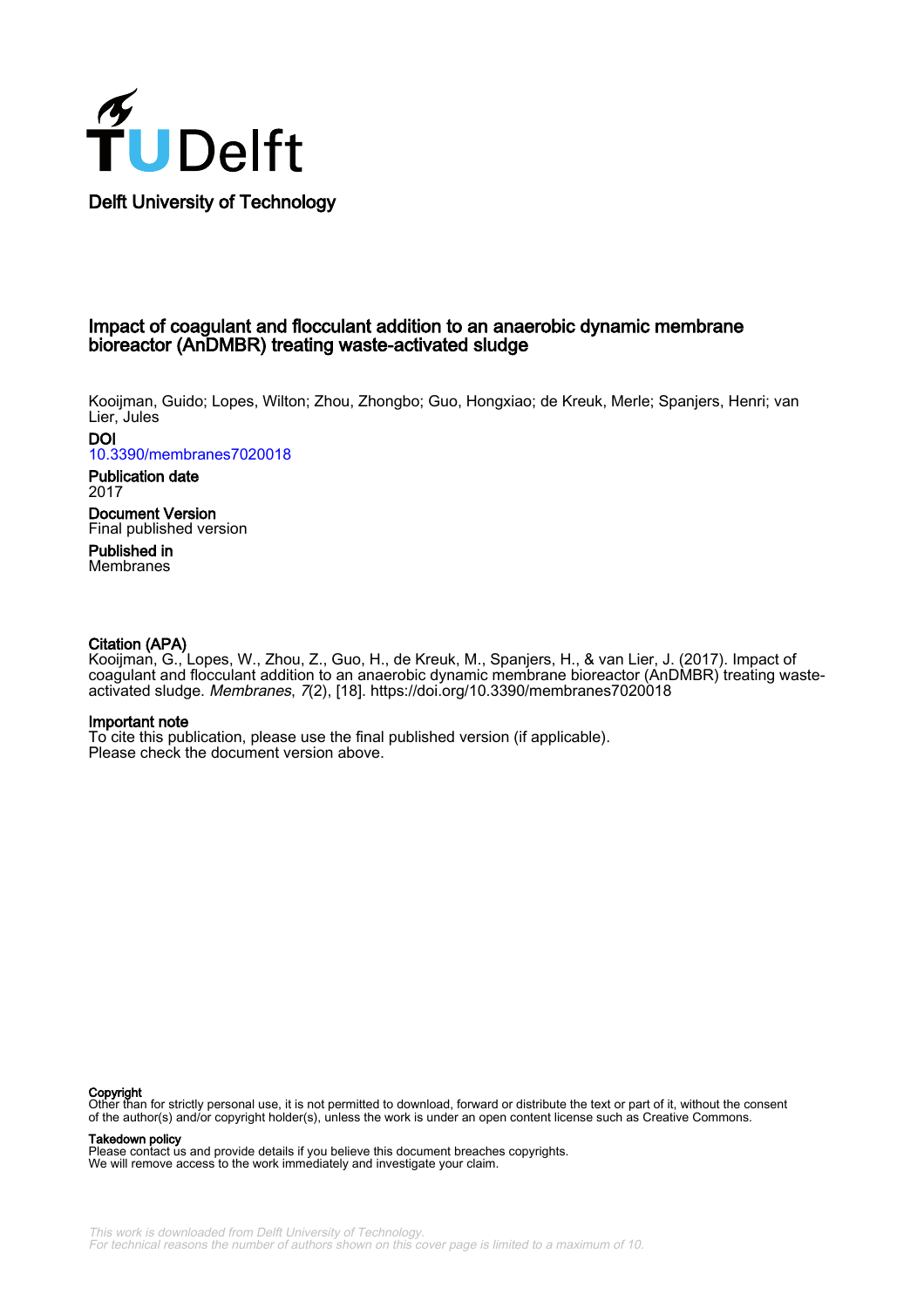

*Article*

# **Impact of Coagulant and Flocculant Addition to an Anaerobic Dynamic Membrane Bioreactor (AnDMBR) Treating Waste-Activated Sludge**

**Guido Kooijman 1,\*, Wilton Lopes <sup>2</sup> , Zhongbo Zhou <sup>3</sup> , Hongxiao Guo <sup>1</sup> , Merle de Kreuk <sup>1</sup> , Henri Spanjers <sup>1</sup> and Jules van Lier <sup>1</sup>**

- <sup>1</sup> Department of Watermanagement, Faculty of Civil Engineering and Geosciences, Delft University of Technology, Stevinweg 1, 2628BC Delft, The Netherlands; guo\_hongxiao@hotmail.com (H.G.); m.k.dekreuk@tudelft.nl (M.d.K.); h.l.f.m.spanjers@tudelft.nl (H.S.); j.b.vanLier@tudelft.nl (J.v.L.)
- <sup>2</sup> Department of Sanitary and Environmental Engineering, University of Paraiba State, Avenida Juvencio Arruda SN, Bairro Universitario, Campina Grande, Paraíba 58429-500, Brazil; wiltonuepb@gmail.com
- <sup>3</sup> School of Environmental Science and Engineering, Sun Yat-sen University, Guangzhou 510275, China; zhouzhongbo-1986@163.com
- **\*** Correspondence: guidok@gmail.com; Tel.: +31-(0)15-2783347

Academic Editor: Baoqiang Liao

Received: 23 January 2017; Accepted: 15 March 2017; Published: 23 March 2017

**Abstract:** In this work, we investigated the effects of flocculation aid (FA) addition to an anaerobic dynamic membrane bioreactor (AnDMBR) (7 L, 35 ◦C) treating waste-activated sludge (WAS). The experiment consisted of three distinct periods. In period 1 (day 1–86), the reactor was operated as a conventional anaerobic digester with a solids retention time (SRT) and hydraulic retention time (HRT) of 24 days. In period 2 (day 86–303), the HRT was lowered to 18 days with the application of a dynamic membrane while the SRT was kept the same. In period 3 (day 303–386), a cationic FA in combination with FeCl<sub>3</sub> was added. The additions led to a lower viscosity, which was expected to lead to an increased digestion performance. However, the FAs caused irreversible binding of the substrate, lowering the volatile solids destruction from 32% in period 2 to 24% in period 3. An accumulation of small particulates was observed in the sludge, lowering the average particle size by 50%. These particulates likely caused pore blocking in the cake layer, doubling the trans-membrane pressure. The methanogenic consortia were unaffected. Dosing coagulants and flocculants into an AnDMBR treating sludge leads to a decreased cake layer permeability and decreased sludge degradation.

**Keywords:** AnDMBR; flocculant; membrane fouling reducer; viscosity; anaerobic digestion

#### **1. Introduction**

High-rate anaerobic treatment is a consolidated concept in industry due to the high chemical oxygen demand (COD) removal, energy recovery and low waste sludge production [\[1\]](#page-10-0). The success of high rate anaerobic reactors depends on the extent to which hydraulic retention time (HRT) and solids retention time (SRT) can be uncoupled in a system, to keep the slow growing methanogens in the system. Membranes are used for various separation techniques [\[2\]](#page-10-1), and could therefore also be used for forming an absolute barrier for methanogens in an anaerobic membrane bioreactor (AnMBR). In this way, the HRT and SRT uncoupling in an AnMBR cannot be disturbed by, for example, high total suspended solids or high fats that can compromise the biomass retention in extended granular sludge bed reactors and upflow anaerobic sludge blanket systems. AnMBRs had become a common concept in wastewater treatment over the last decades with many full-scale references. However, despite the fact that membranes can be a cost effective solution [\[3\]](#page-10-2), still the main drawbacks of AnMBR systems are the energy consumption, membrane fouling and relatively high investment costs [\[4\]](#page-10-3). Membrane fouling

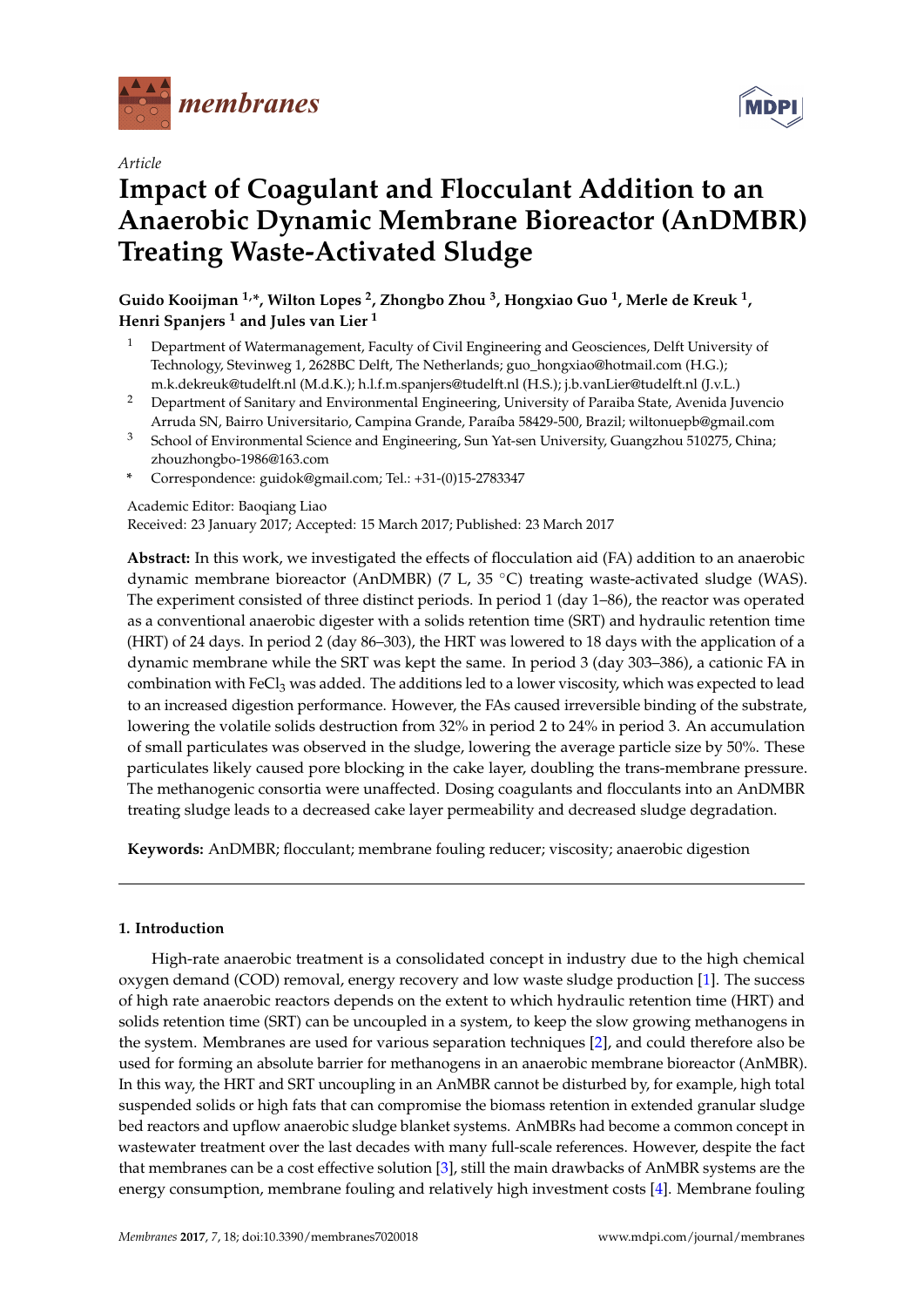limits the flux that can be achieved. Cationic flocculant aids (FAs) in an AnMBR treating wastewater are shown to temporarily increase the permeate flux, create a higher permeability of the cake layer, increase the particle size, and allow for a higher effluent quality because of lowered soluble microbial product (SMP) concentrations [\[5\]](#page-10-4). In an AnMBR treating sludge instead of wastewater, FAs can have additional benefits. FAs are known lower the viscosity in anaerobic sludge digestion [\[6\]](#page-10-5). Earlier studies indicate that a lower viscosity can increase the hydrolysis rate [\[6](#page-10-5)[,7\]](#page-10-6) which is considered the rate limiting step in anaerobic sewage sludge digestion [\[8\]](#page-10-7). Therefore the application of FAs in anaerobic sludge digestion can lead to increased digestion rates by lowering the viscosity [\[6,](#page-10-5)[9\]](#page-10-8), although there are reports of lower biogas production rates with the addition of FA [\[10\]](#page-10-9). A second advantage of FA addition to an AnMBR treating sludge is the increase in maximum SRT that can be applied. With higher SRTs, the solids concentration and thus viscosity in an AnMBR will be higher as well. Since increased viscosity limits the highest attainable SRT because of increasing solids accumulation [\[11\]](#page-10-10), lowering the viscosity with FAs could increase the maximally attainable SRT in an AnMBR. Besides membrane fouling, another disadvantage mentioned before is the high investment and operational costs. These high costs are mainly caused by the membranes. However, the cake layer that would normally form on the membrane during filtration is dense and compact and will form an excellent barrier for solids [\[12\]](#page-10-11). Therefore, despite the advanced developments in membrane technology in the past decades [\[13\]](#page-10-12), instead of using a membrane, a simple cloth can act as a support for the cake layer as well, lowering the investment and operational costs [\[14\]](#page-10-13). A membrane bioreactor equipped with such a cloth instead of a membrane is referred to as anaerobic dynamic membrane bioreactor (AnDMBR). To the authors' knowledge, the effects of FAs in an AnDMBR treating sludge had not been investigated yet. There is a study that investigates the application FAs in an AnMBR treating sewage sludge [\[10\]](#page-10-9), but the experiments to investigate the effects of FAs on digestibility of sludge were limited to batch tests and the results were inconclusive. Therefore, in this study we investigate the effects of cationic FA addition in an AnDMBR treating waste-activated sludge (WAS) in batch and continuous experiments. We investigated the methanogenic activity, the extent of sludge degradation, changes in sludge characteristics and trans-membrane pressure (TMP). Conventional anaerobic digestion (AD) at an SRT and HRT of 24 days was compared to an AnDMBR with an HRT of 18 days and an SRT of 24 days, including a period without and a period with FA addition.

#### **2. Material and Methods**

#### *2.1. AnDMBR Setup and Operation*

Table [1](#page-2-0) gives an overview of the experimental set-up. In period 1, the digester was operated as a daily fed sewage sludge digester without sludge retention. The reactor had a volume of 7 L and was operated at 35 ◦C. In period 2 and 3, the digester was coupled to a dynamic membrane module with a total filtration area of  $0.025$  m<sup>2</sup>.

<span id="page-2-0"></span>

| Period   | Period   | Reactor<br>Operation               | Substrate  | <b>Hydraulic Retention</b><br>Time (Days) | <b>Solids Retention</b><br>Time (Days) | Flocculation<br>Aid Addition          |
|----------|----------|------------------------------------|------------|-------------------------------------------|----------------------------------------|---------------------------------------|
| Period 1 | $0 - 86$ | Conventional<br>anaerobic digester | <b>WAS</b> | 24                                        | 24                                     |                                       |
| Period 2 | 86-303   | AnDMBR                             | <b>WAS</b> | 18                                        | 24                                     |                                       |
| Period 3 | 303-386  | AnDMBR                             | <b>WAS</b> | 18                                        | 24                                     | Calfloc $1502 +$<br>FeCl <sub>3</sub> |

**Table 1.** Description the three periods where different operational parameters where applied.

The cross-flow velocity over the external dynamic membrane was  $0.044 \text{ m} \cdot \text{s}^{-1}$ , which corresponded to a recirculation flow of 240 L·h<sup>-1</sup>. The membrane surface was relatively large for the required liquid extraction from the digester and thus the applied fluxes were very low, reaching only  $0.10$  L/m<sup>2</sup>·h. No backwash was required. Since in this work we focussed on the biological processes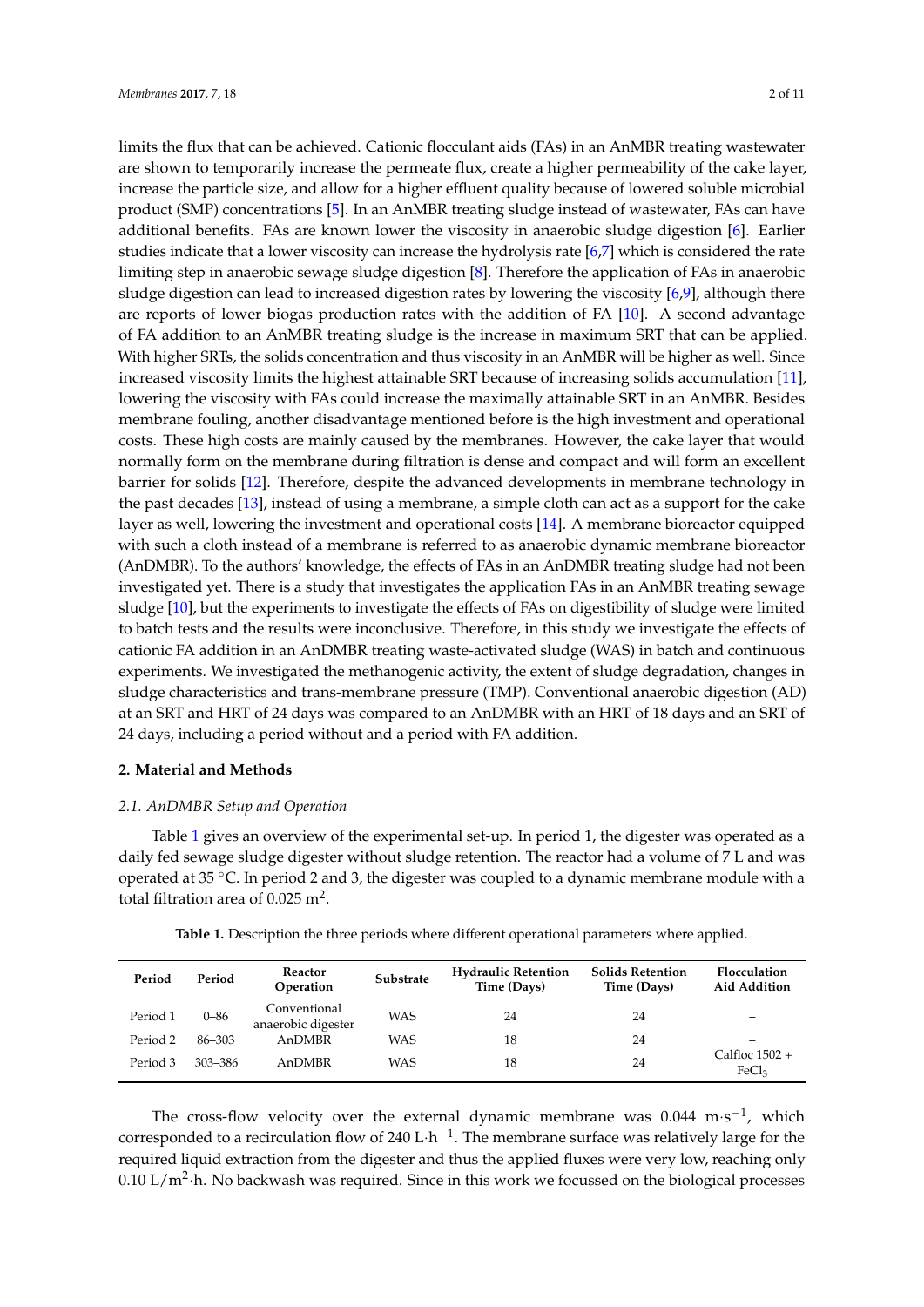no flux optimisation studies were performed. A mono-filament woven fabric made of polypropylene no flux optimisation studies were performed. A mono-filament woven fabric made of polypropylene material (Lampe B.V., Sneek, The Netherlands) was used as support material for the cake layer of the material (Lampe B.V., Sneek, The Netherlands) was used as support material for the cake layer of the dynamic membrane. Filtration was carried out by using a constant flux strategy set by a peristaltic dynamic membrane. Filtration was carried out by using a constant flux strategy set by a peristaltic pump (3 in Figure [1\)](#page-3-0) at the permeate side. The feed and sludge withdrawal was carried out manually, pump (3 in Figure 1) at the permeate side. The feed and sludge withdrawal was carried out manually, once a day, 6 times per week (not on Sundays). The volume of sludge withdrawal varied and was determined by the sludge concentration and total mass in the reactor and the set SRT (24 days). determined by the sludge concentration and total mass in the reactor and the set SRT (24 days). pamp (b are space s) at the permeater per receiver and but all dependent with dependence of sludge with dependence of  $\frac{1}{2}$ 

<span id="page-3-0"></span>

**Figure 1.** Schematic overview of the AnMBR setup used. The first pump (1) transports the sludge to **Figure 1.** Schematic overview of the AnMBR setup used. The first pump (1) transports the sludge to the buffer vessel from which it is circulated over the membrane by pump 2. The permeate pump (3) the buffer vessel from which it is circulated over the membrane by pump 2. The permeate pump (3) creates the pressure difference over the membrane by removing permeate. creates the pressure difference over the membrane by removing permeate.

<span id="page-3-1"></span>The substrate (WAS) was taken from the municipal wastewater treatment plant Harnaschpolder The substrate (WAS) was taken from the municipal wastewater treatment plant Harnaschpolder (Den Hoorn, The Netherlands). The WAS had a total solids (TS) concentration between 55 and 65  $\rm g \cdot L^{-1}$ . (Den Hoorn, The Netherlands). The WAS had a total solids (TS) concentration between 55 and 65 g·L<sup>−1</sup>.<br>The influent total solids concentration was set to a constant value of 48 g·L<sup>−1</sup> by diluting the WAS using tap water. The characteristics of the final feed to the digester are shown i[n T](#page-3-1)able 2.

| Parameter                     | Unit              | <b>Average Value</b> |
|-------------------------------|-------------------|----------------------|
| Total Solids                  | $g \cdot L^{-1}$  | $48.2 \pm 1.7$       |
| <b>Total Volatile Solids</b>  | $g \cdot L^{-1}$  | $34.9 \pm 1.0$       |
| <b>Total Suspended Solids</b> | $g \cdot L^{-1}$  | $45.6 \pm 1.6$       |
| Volatile Suspended Solid      | $g \cdot L^{-1}$  | $33.9 \pm 1.0$       |
| Total chemical oxygen demand  | $g \cdot L^{-1}$  | $50.1 \pm 3.2$       |
| <b>Total Nitrogen</b>         | $mg \cdot L^{-1}$ | $2490 \pm 0.515$     |
| <b>Total Phosphorus</b>       | $mg \cdot L^{-1}$ | $2435 \pm 0.149$     |
|                               |                   |                      |

**Table 2.** Characteristics of the waste-activated sludge used as feed. **Table 2.** Characteristics of the waste-activated sludge used as feed.

## *2.2. FA Selection and Addition 2.2. FA Selection and Addition*

FA was selected by comparing the capillary suction time (CST) and specific resistance to FA was selected by comparing the capillary suction time (CST) and specific resistance to filtration filtration (SRF) of sludge from the AnDMBR treated with 24 cationic flocculants and coagulants. (SRF) of sludge from the AnDMBR treated with 24 cationic flocculants and coagulants. Sludge samples  $S_{\text{S}}$  is taken at day 120. An initial screening was carried out by using a CST tests. The side of a property out were taken at day 120. An initial screening was carried out by using a CST tests. The six best performing<br>EAs (Table 3), with the shortest CCT were subjected to an CPE test FAs (Table [3\)](#page-4-0), with the shortest CST, were subjected to an SRF test.

The CST and SRF tests were done using a 5 g/kg dosage, which means 5 g of active FA component<br>The CST and SRF tests were done using a 5 g/kg dosage, which means 5 g of active FA component of 7.5 g/kg. Because no effect was observed at this point in time, from day 303, the Nalco 71305 was replaced with the Caldic (Rotterdam, The Netherlands) cationic FA Calfloc 1502 (10 g/kg) in  $E_0Cl$ ,  $(0.13 \text{ mJ} \cdot E_0Cl$ ,  $\alpha TS^{-1}$ combination with 40% FeCl<sub>3</sub> (0.13 mL FeCl<sub>3</sub> g TS<sup>−1</sup>). per kg of TS. From day 267, the best performing FA was dosed to the AnDMBR applying a dosage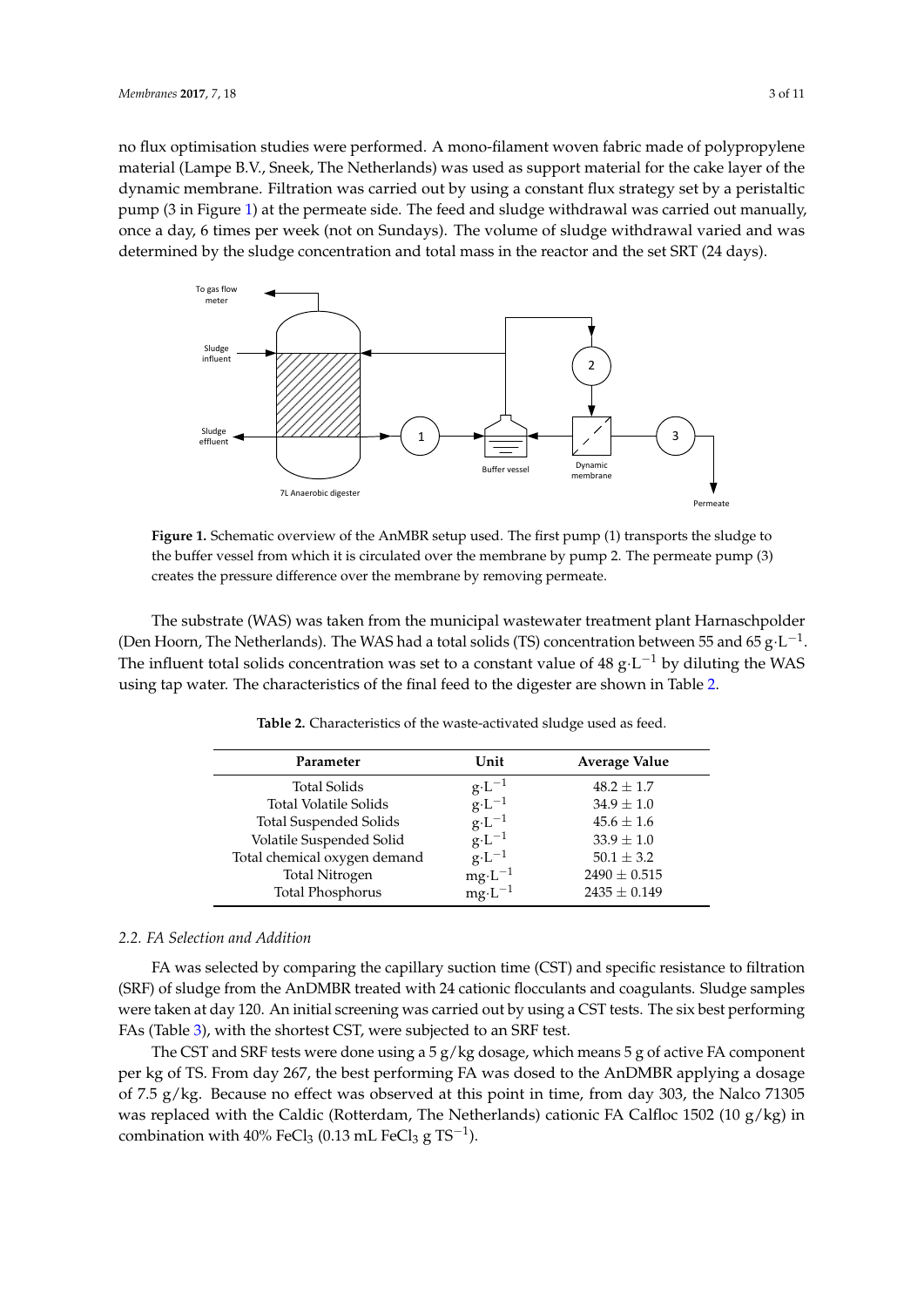<span id="page-4-0"></span>

| Product           | <b>Characteristics</b>       | Charge      |  |
|-------------------|------------------------------|-------------|--|
| Calfloc L1408     | Branched, cationic, emulsion | Medium      |  |
| Calfloc L111      | Branched, cationic, emulsion | Medium      |  |
| Calfloc L1401 LMW | N.A.                         | Medium/high |  |
| Calfloc P1502     | Linear, cationic, powder     | High        |  |
| Calfloc LS1423    | Polyamine                    | Medium      |  |
| Nalco 71305       | Acryl-amide based            | High        |  |

**Table 3.** Six best performing flocculants.

#### *2.3. Analytical Methods*

Merck Spectroquant kits (Frankfurt, Germany) were used to assess ammonium-N  $(10-2000 \text{ mg-N/L})$ , COD  $(25-15,000 \text{ mg/L})$  and P concentrations  $(0.015-5 \text{ mg-P/L})$ . Capillary suction time was measured by a Triton Electronics Model 304M CST device (Essex, England, UK). The specific resistance to filtration (SRF) was measured by applying a pressure of 1 bar to a Whatman Grade 1 filter with 100 mL of sludge sample. The permeate volume was measured over time during 2 h. The SRF calculations were done following the procedure of Novak et al. [\[15\]](#page-10-14). An Anton-Paar USD200 rheometer with Z2 DIN and TEZ 180 bob (Graz, Austria) was used to measure viscosity. The particle size distribution (PSD) was analysed by a Donner Technologies DIPA-2000 laser scanner (Or Akiva, Israel) with B100 lens, and with 10–2000 µm measuring range. The soluble microbial products of polysaccharide nature (SMP-PS) were measured following the procedure of Ersahin et al. [\[14\]](#page-10-13). The soluble microbial products of protein nature (SMP-PN) were measured according to Bradford [\[16\]](#page-10-15). The median particle size (D50) was calculated from the volume based PSD. The specific methanogenic activity (SMA) and biomethane potential (BMP) tests were done as previously [\[6\]](#page-10-5). The BMP test was done in duplicate, and to each bottle 10 mL antifoam  $(100 \times$  dilution with water) was added. SMA tests were carried out in triplicate. Volatile fatty acid (VFA) concentrations were analyzed using a GC with an FID detector (Agilent 7890A, Santa Clara, CA, USA). Helium was used as carrier gas with a flow rate of 1.8 mL/min. The column used was an Agilent 19091F-112, with injector temperature of 240 °C, 25 m  $\times$  320 µm  $\times$  0.5 µm, and oven temperature: 80 °C. The remaining parameters were assessed following standard methods of the American Public Health Association (APHA, Washington, USA) [\[17\]](#page-10-16).

#### **3. Results**

#### *3.1. Performance of the Conventional Sludge Digester and the AnDMBR (Period 1 and 2)*

In order to study the effect of uncoupling HRT and SRT in sludge digestion, the laboratory scale sludge digester was firstly operated as a conventional digester with an SRT equal to the HRT of 24 days, being fed once per day (period 1). Secondly, in the subsequent period (period 2), the HRT was lowered to 18 days by operating the reactor as an AnDMBR. During the first period, the VS destruction was about 37% (Figure [2\)](#page-5-0). After lowering the HRT to 18 days during period 2, the VS destruction stabilised at about 32%. Also, a slight decrease in SMA could be observed after installing the membrane unit lowering the SMA from  $0.19 \pm 0.01$  gCOD gVS $^{-1}$  d $^{-1}$  to  $0.14 \pm 0.02$  gCOD gVS $^{-1}$  d $^{-1}$ .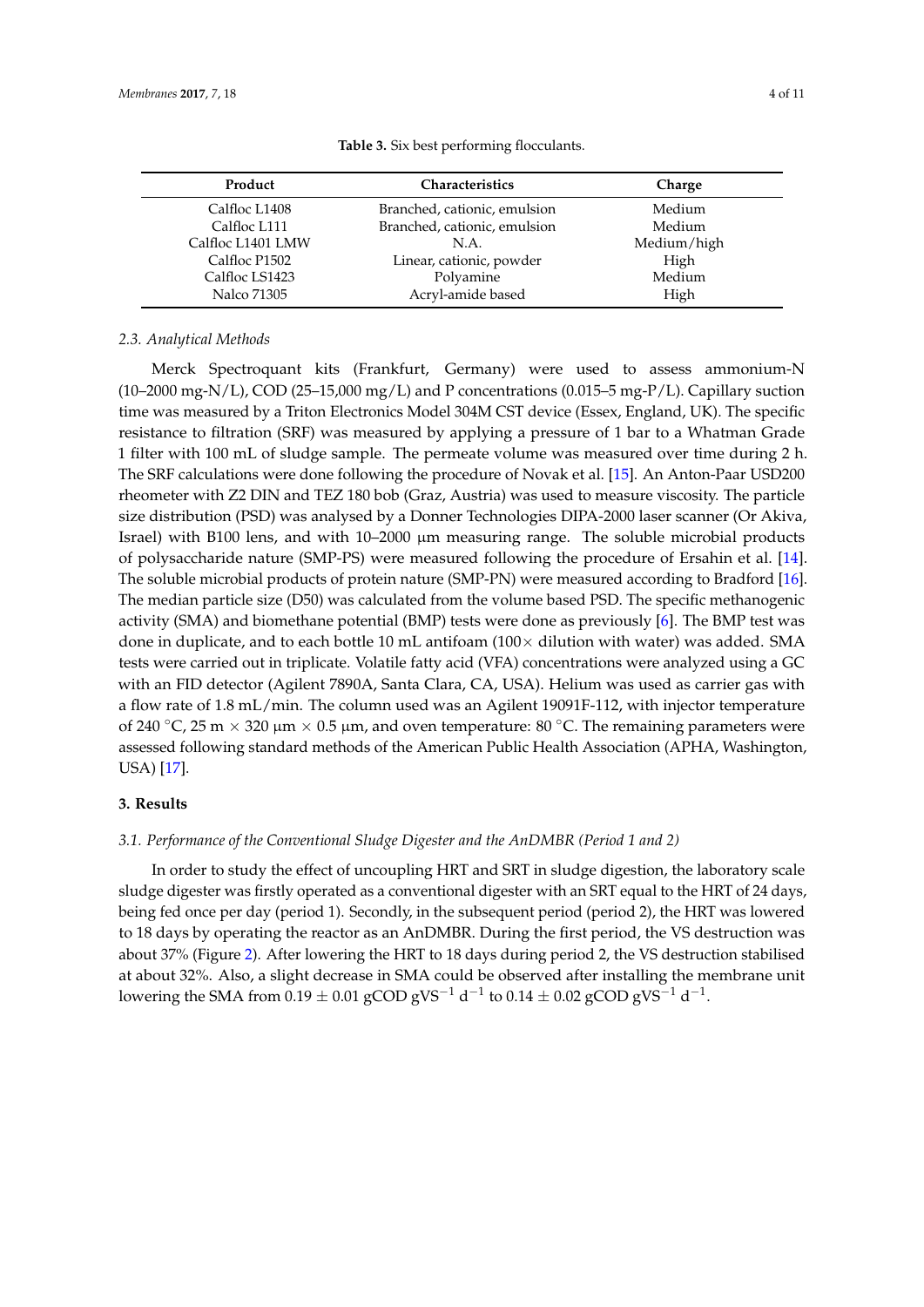<span id="page-5-0"></span>

 $(SMA)$  of the reactor operated as conventional anaerobic digester in period 1 (day 1–86), operated as an AnDMBR in period 2 (day  $86-303$ ) and operated as an AnDMBR with flocculant addition in period 3 an AnDMBR in period 2 (day 86–303) and operated as an AnDMBR with flocculant addition in period (day 303–386). **Figure 2.** Total solids (TS) and volatile solids (VS) destruction and specific methanogenic activity **Figure 2.** Total solids (TS) and volatile solids (VS) destruction and specific methanogenic activity  $(1 - 309 - 386)$ 

<span id="page-5-1"></span>

 $T$  and  $\alpha$  concerned to propionate and butyrate remaining and butyrate remained close to  $\alpha$  mg/L  $\alpha$ three periods. Apparently, acetogenic conversions were not rate-limiting in the digester. three periods. Apparently, acetogenic conversions were not rate-limiting in the digester. The concentrations of propionate and butyrate remained close to  $0 \text{ mg/L}$  (Figure [3\)](#page-5-1) during all

86–303) and operated as an AnDMBR with flocculant addition in period 3 (day 303–386). Figure 3. Volatile fatty acid (VFA) concentrations of the reactor and viscosity of the reactor operated as conventional anaerobic digester in period 1 (day 1–86)*,* operated as an AnDMBR in period 2 (day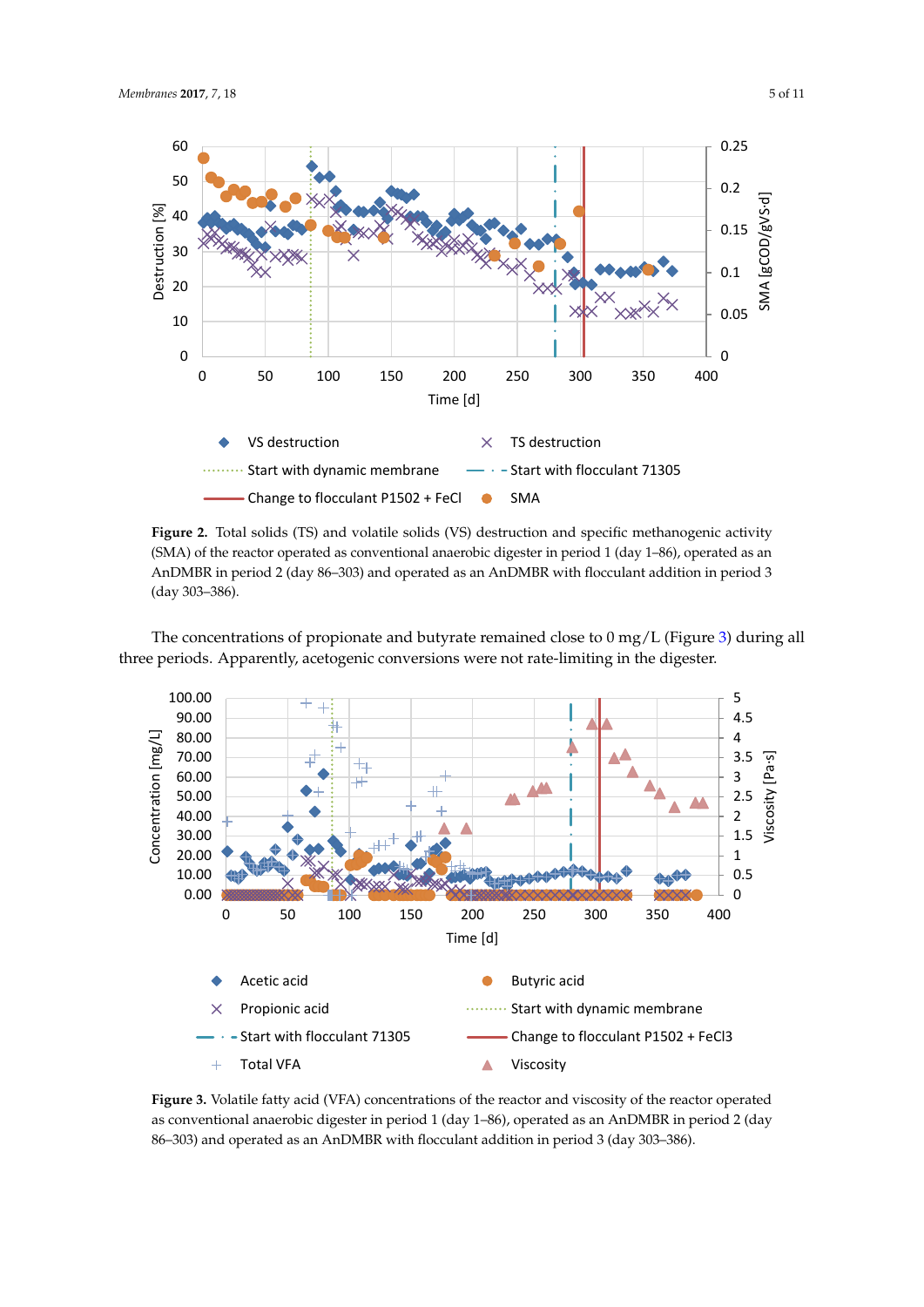#### *3.2. FA Selection 3.2. FA Selection*

Twenty-four cationic FAs were tested on the effluent sludge of the AnMBR prior to selection Twenty-four cationic FAs were tested on the effluent sludge of the AnMBR prior to selection around day 130. The best performing FA in terms of CST and SRF was Nalco 71305. From day around day 130. The best performing FA in terms of CST and SRF was Nalco 71305. From day 267 267 onwards, 7.5  $g/kg$  of this FA was dosed. However, FA addition did not result in a visible flocculation in the [re](#page-6-0)actor, the SRF was only shorty affected and CST even increased (Figure 4). Also, repeated CST and SRF tests with an increased dosage of 15 g/kg of Nalco 71305 did not show a clear CST and SRF tests with an increased dosage of 15 g/kg of Nalco 71305 did not show a clear improvement. Therefore, after one week, Nalco 71305 dosing was stopped. After a new testing phase, improvement. Therefore, after one week, Nalco 71305 dosing was stopped. After a new testing phase, the applied FA was changed to a combination of cationic FA Calfloc 1502 (10 g/kg) with FeCl3 (0.13 mL FeCl<sub>3</sub> g TS<sup>-1</sup>). This lowered the CST from ~2000 s to ~500 s. From day 303, a dosage of 10 g kg<sup>-1</sup> 1502 and 0.13 mL FeCl<sub>3</sub> g TS<sup>-1</sup> was applied. Because of the FAs built up in the reactor, the FAs concentrations were lowered to 6.6  $g/kg^{-1}$  and 0.09 mL FeCl<sub>3</sub> g TS<sup>-1</sup> from day 330 and to 3.3  $g/kg$ and 0.04 mL FeCl<sub>3</sub> g TS<sup>-1</sup> from day 354. The SRF and CST were successfully lowered in the reactor (Figure 4). Wh[en](#page-6-0) dosing the new combination of FAs, foaming problems occurred that were mitigated by adding an antifoam emulsion. adding an antifoam emulsion.

<span id="page-6-0"></span>

Figure 4. The specific resistance to filtration (SRF) and the capillary suction time (CST) of the effluent sludge of the reactor operated as conventional anaerobic digester in period 1 (day 1–86), operated as sludge of the reactor operated as conventional anaerobic digester in period 1 (day 1–86), operated as an an AnDMBR in period 2 (day 86–303) and operated as an AnDMBR with flocculant addition in period AnDMBR in period 2 (day 86–303) and operated as an AnDMBR with flocculant addition in period 3 3 (day 303–386). (day 303–386).

### *3.3. Performance of the AnMBR with FAs dosing (Period 3) 3.3. Performance of the AnMBR with FAs dosing (Period 3)*

During period 3, the viscosity was significantly lowered due to FA addition (Figure 3). In the During period 3, the viscosity was significantly lowered due to FA addition (Figure [3\)](#page-5-1). In the same period, the VS destruction decreased to about 24% (Figure [2\)](#page-5-0). A BMP test was carried out to examine the possibility of irreversible substrate binding. Results showed that there was already irreversible binding of substrate by FA with dosages as low as 5 g/kg Calfloc 1502 and 0.07 mL FeCl<sub>3</sub> kg TS<sup>-1</sup> (Figure  $\overline{5}$ ).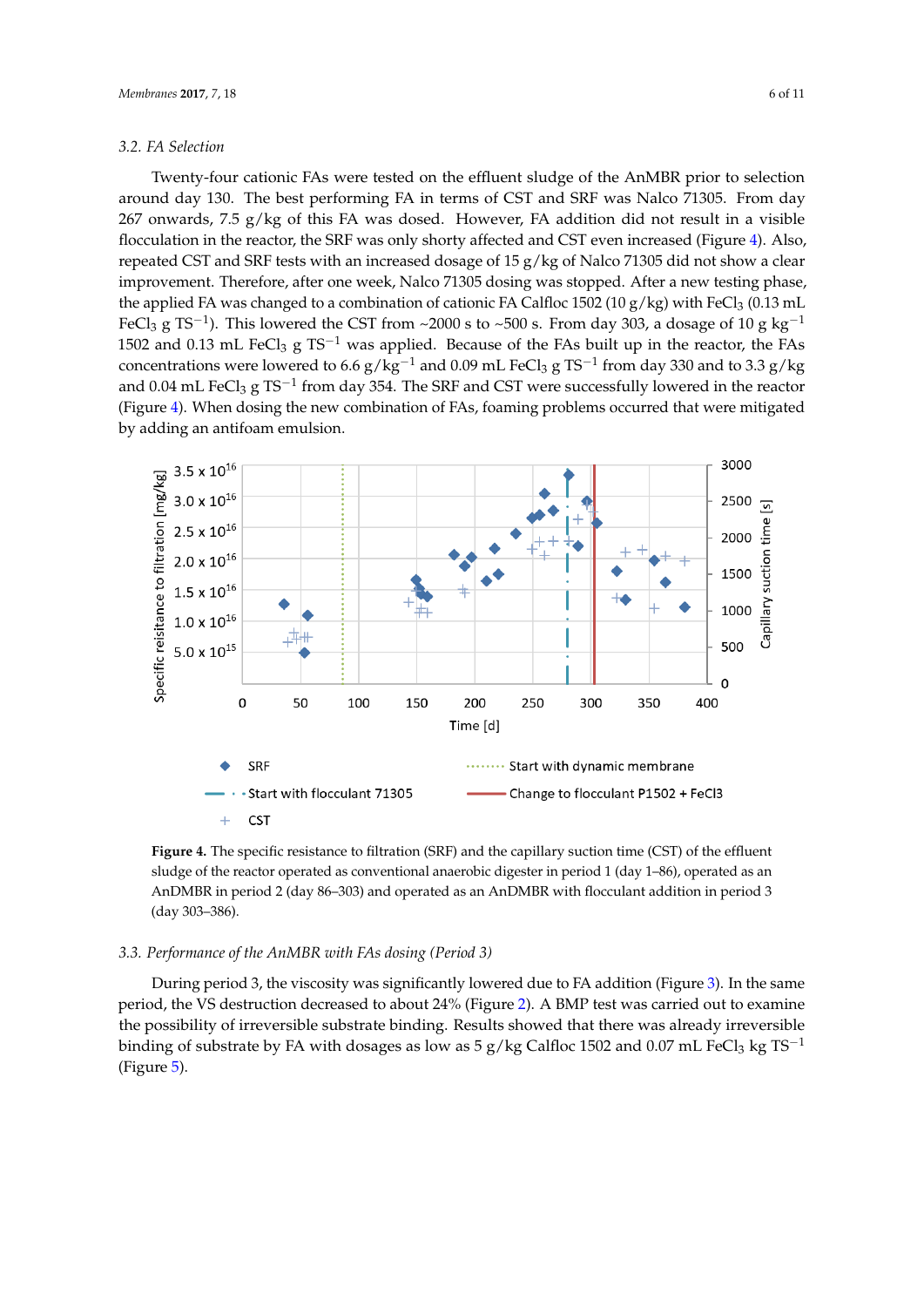<span id="page-7-0"></span>

concentrations. Increased flocculant concentration decreases the BMP values. **Figure 5.** Biomethane potential (BMP) tests of waste activated sludgewith different flocculation aid **Figure 5.** Biomethane potential (BMP) tests of waste activated sludgewith different flocculation aid

TS concentration, reaching to 57 g·L<sup>-1</sup> in period 3 (Figure [4\)](#page-6-0). Also, the CST decreased in period 3. The average particle size (D50) in period 2 was 58  $\mu$ m (determined on day 256). Surprisingly, the D50 was reduced after the addition of FAs in period 3 to 32  $\mu$ m (determined on day 353). The TMP in period 2 was about 150 mbar but it doubled to about 300 mbar in period 3, when FA was added to the digester. The effluent quality increased, as the SMP-PS concentrations in the permeate were lowered in period 3 (Figure [6\)](#page-7-1). At the same time, the SMP-PS concentration in the supernatant of the reactor increased. The permeate SMP-PN concentration remained equal in period 3 compared to period 1.  $\frac{1}{2}$  increases the permeated equal in the person concentration remained to period 3. However, the SMP-PN concentrations in the reactor supernatant increased in period 3. However, the SMP-PN concentrations in the reactor supernatant increased in period 3. The addition of FAs in period 3 in the reactor lowered the SRF with about 40% despite the higher  $T$  addition of  $T$  in period 3 in the reactor lowered the SRF with about 40% despite the higher The addition of 11st in period 3 in the reactor lowered the SNT with about 40% despite the higher  $\frac{1}{2}$  was farting particle size  $\frac{1}{2}$  was  $\frac{1}{2}$  was  $\frac{1}{2}$  was  $\frac{1}{2}$ . Surprisingly, the D50 westermined on  $\frac{1}{2}$ .

<span id="page-7-1"></span>

operated as conventional anaerobic digester in period 1 (day 1-86), operated as an AnDMBR in period 2 (day 86-303) and operated as an AnDMBR with flocculant addition in period 3 (day 303-386). Figure 6. Concentrations of soluble microbial products of polysaccharide nature (SMP-PS) and soluble microbial products of protein nature (SMP-PN) in the supernatant and the permeate of the reactor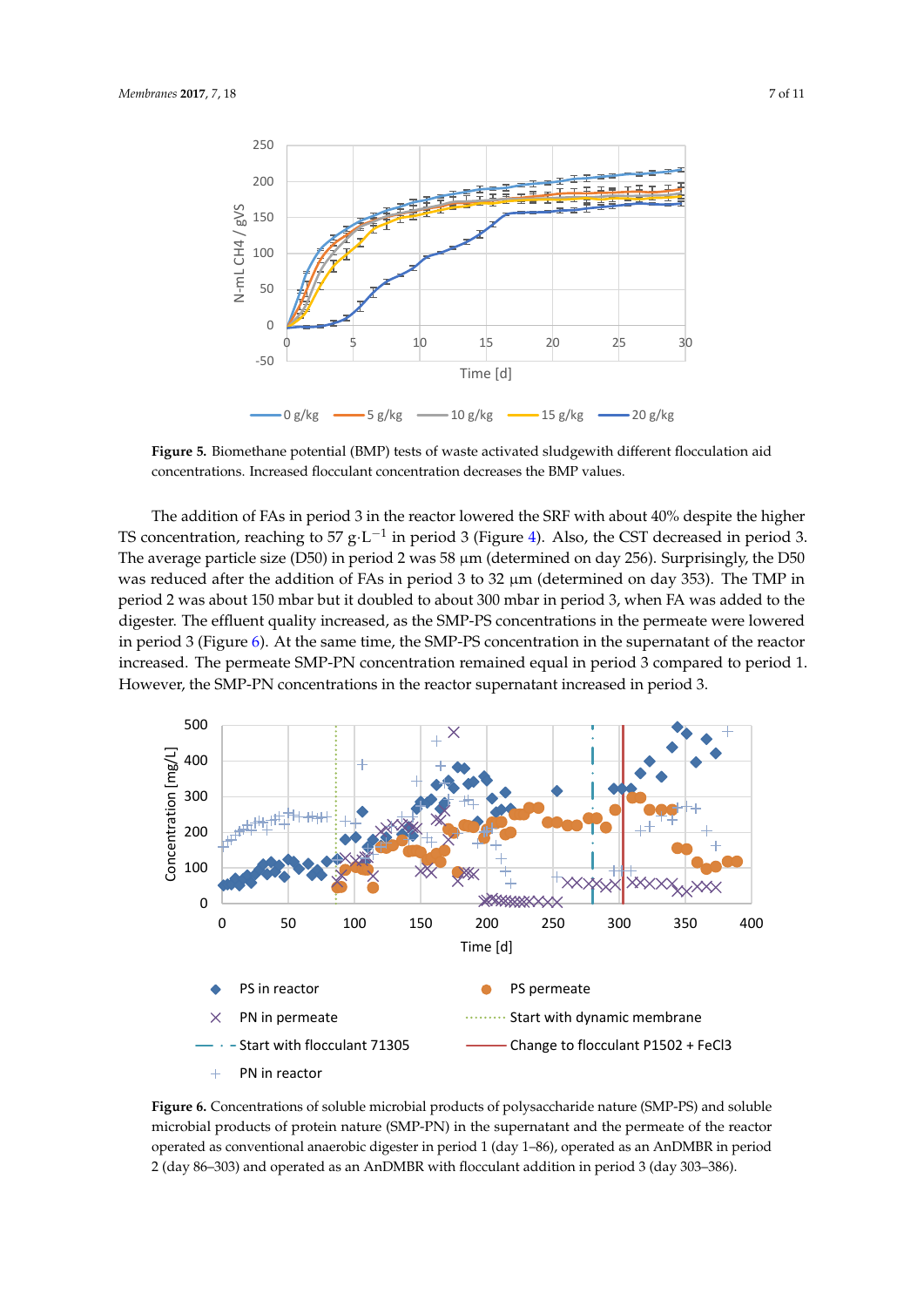Th[e](#page-8-0) concentrations of ortho-phosphate (PO4-P) decreased in period 3 (Figure 7). The concentrations were similar for the reactor and permeate. For ammonium (NH4-N), there was an increase in reactor concentration in period 3, while the permeate concentrations remained the same.

<span id="page-8-0"></span>

as conventional anaerobic digester in period 1 (day 1–86), operated as an AnDMBR in period 2 (day as conventional anaerobic digester in period 1 (day 1–86), operated as an AnDMBR in period 2 (day 86–303) and operated as an AnDMBR with flocculant addition in period 3 (day 303–386). **Figure 7.** Ortho-phosphate (PO4-P) and ammonium (NH4+) concentrations of the reactor operated

#### **4. Discussion**

#### *4.1. Digestion Performance in Period 2*

Compared to period 1, the VS destruction in period 2 decreased from 37% to 32% after installing the membrane, while the SRTs in both periods were the same. Lower digester performance was reported earlier, when using an external membrane  $[18–20]$ . It was postulated that th[e s](#page-10-18)hear forces caused by pumping the reactor content through the side stream membrane unit caused disruption of the microbial consortia [21]. However, no accumulation of propionic acid or butyric acid was however observed (Figure 3), indicating that syntrophic acetogenic consortia were not notably affected. The treatment performance was also not likely to be affected by free ammonium inhibition as the free ammonium in period 2 was about 30  $\pm$  4 mg/L which is well below the concentration that is found to be inhibiting [22]. Since the VFA concentrations remained low i[n p](#page-11-0)eriod 2, the decrease in VS destruction was likely caused by a decreased hydrolysis rate. The higher solids concentration in the reactor compared to period 1 caused a higher viscosity, which likely negatively impacted the  $h$ ydrolysis rate [6,7].

#### *4.2. Digester Performance in Period 3*

In period 3, despite the lower viscosity, the VS destruction further lowered to 24%. FAs are considered to be non-toxic to anaerobic consortia  $[6,9,23]$  $[6,9,23]$  $[6,9,23]$ . The acetotrophic methanogens were indeed not notably affected by the FAs, indicated by the similar SMA values in period 2 and 3. In addition, acetogenic conversions and methanogenesis were not the rate limiting step during reactor operation as evidenced by the low VFA concentrations. The treatment performance was also not likely to be affected by free ammonium inhibition, since the free ammonium in period 3 was about  $32 \pm 2$  mg/L. In our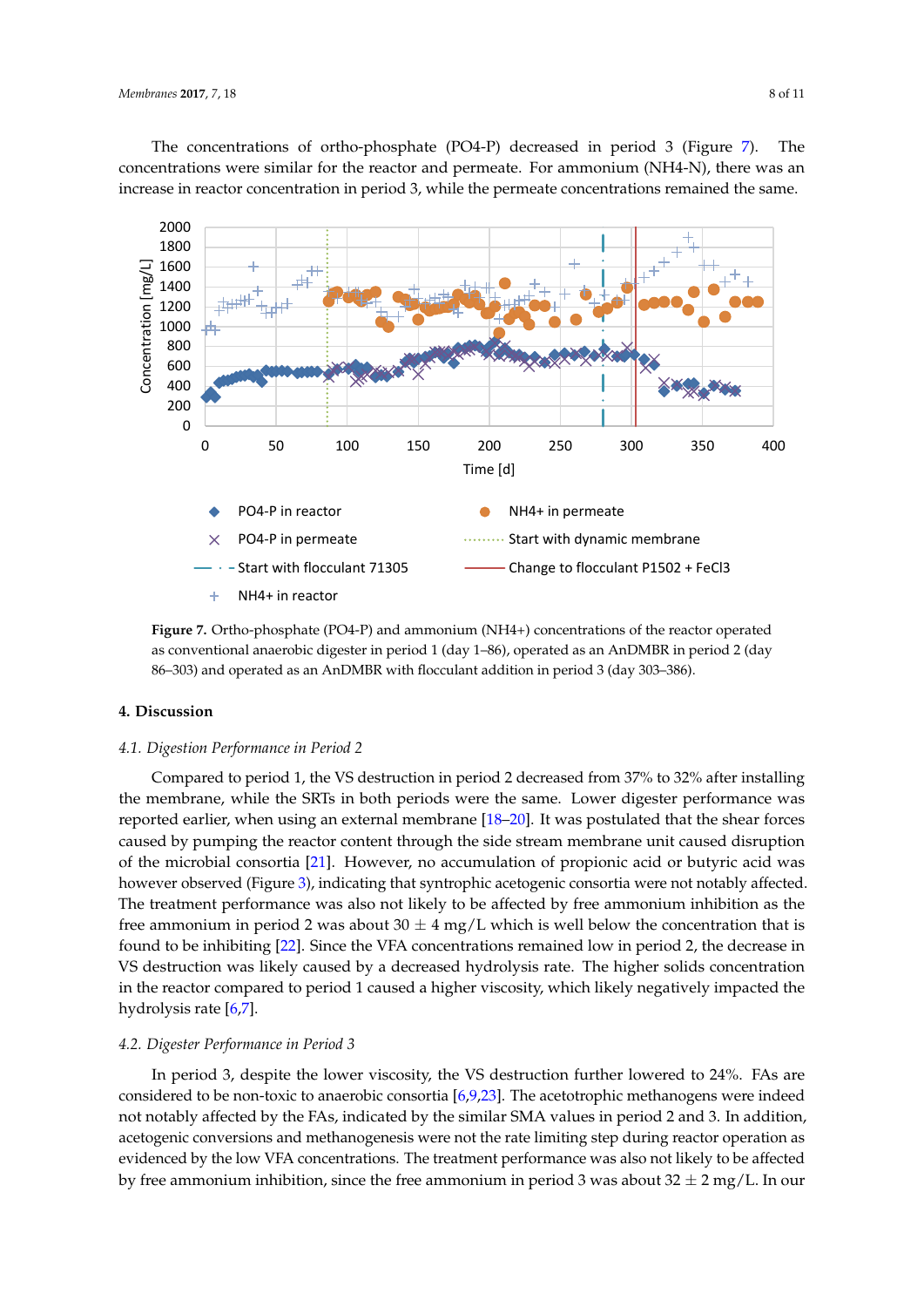previous work, we showed that FAs can irreversibly bind to solids, such that they are not available for bioconversion anymore [\[6\]](#page-10-5). Results of the BMP test showed that there was irreversible binding of substrate by FA already with dosages as low as  $5 g/kg$  Calfloc 1502 and 0.07 mL FeCl<sub>3</sub> kg TS<sup>-1</sup> (Figure [5\)](#page-7-0). Therefore, with the applied concentrations in the AnMBR, it can be concluded that part of the solids indeed were irreversibly bound, explaining the lower observed VS destruction.

#### *4.3. Filtration Performance and Nutrients in Period 2 and 3*

The SRF dropped about 40% in period 3 compared to period 2 and the CST dropped slightly. The low drop in CST in period 3, despite the FA addition compared to period 2, may have been caused by the higher TS concentration, which causes higher CST. The lower SRF and CST after FA addition is in agreement with earlier studies in an aerobic MBR [\[24\]](#page-11-2) and AnMBR [\[10\]](#page-10-9). However, the TMP doubled from 150 mbar in period 2 to 300 mbar in period 3. Other studies with AnMBRs, show an increase in filterability due to FA addition [\[5,](#page-10-4)[10\]](#page-10-9). The reason for the higher TMP may be an increase of small particles in the reactor in period 3 compared to period 2. Small particles are known to clog the cake in AnMBRs [\[25\]](#page-11-3). During AD, colloids are usually rapidly degraded and AD generally causes the average particle size of sewage sludge to increase [\[26\]](#page-11-4). That the average particle size in period 3 was lower than in period 2 may be caused by irreversible binding of FA. Cationic FAs irreversibly bind solids [\[27\]](#page-11-5) and since cationic FAs are known to be partially non-biodegradable [\[28\]](#page-11-6), the irreversibly bound organic particles can become refractory to biological degradation. Therefore, these refractory particles could accumulate, causing a higher TMP in period 3 compared to period 2. It should be noted that no backwash was applied. From these results it can be concluded that the filtration in terms of TMP did not benefit from the FAs due to the accumulation of small refractory particles that accumulated in the reactor. Typically, the SMP concentrations are lowed by to the addition of FAs [\[10,](#page-10-9)[29\]](#page-11-7). However, in period 3, the SMP-PS and SMP-PN concentration increased in the reactor (Figure [6\)](#page-7-1). The increase of SMP in the reactor in period 3 can be explained by the SMP present in the refractory small particles as mentioned above. At the same time SMP concentration in the effluent decreased in period 3, which can be explained by the decreased permeability of the clogged cake in period 3. In Figure [7,](#page-8-0) it can be observed that the  $NH_4^+$  concentration in the reactor increases, while the permeate concentration remains the same in period 3 compared to period 2. This is most likely the result of a measurement bias: cationic flocculants are composed of quaternary ammonium groups, which could be detected as ammonium. Since the flocculant is bound to solids and thus strained by the cake, the permeate did not show the same increase as the reactor content in  $NH_4^+$ . This hypothesis is supported by the fact that the measured NH<sub>4</sub><sup>+</sup> reactor concentration is lowered shortly after lowering the FA dosage on day 330. The PO4-P concentration in the reactor and effluent decreased. This was most likely a consequence of the FeCl<sub>3</sub> dosing.

#### **5. Conclusions**

An increased viscosity in the reactor, after lowering the HRT to 18 days with a filter cloth, caused a lower VS destruction, most likely due to a lower hydrolysis rate caused by an increased viscosity. Subsequently lowering the viscosity with FAs did not improve the VS destruction. This was explained by an irreversible binding of the substrate. Irreversible binding of organic matter by partially non-biodegradable cationic flocculation aid led to an accumulation of small non-degradable particulates in the reactor. These particulates may have caused a higher TMP caused by pore blocking. The FA concentrations did not notably affect the microbial activity of the system. It can be concluded that FA dosage is not beneficial for WAS treating AnDMBRs.

**Acknowledgments:** The authors thank Deva d'Angelo for her valuable contribution in the lab work during her internship. And the authors would like to express their gratitude for the Postdoc Scholarship provided by the Coordination of Improvement of Higher Education Personnel (CAPES) to Wilton Silva Lopes, by the Brazilian Ministry of Education.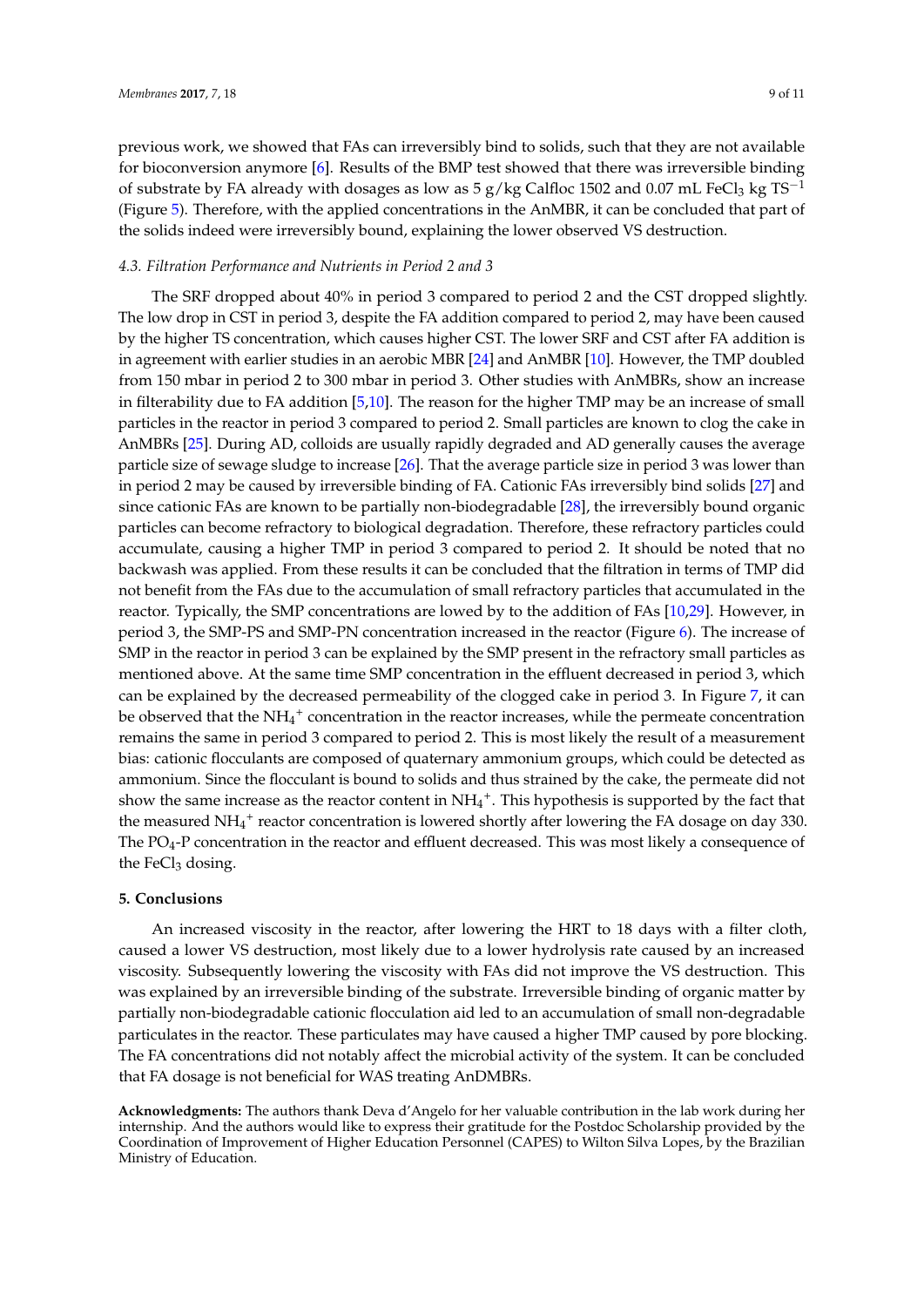**Author Contributions:** Zhongbo and Hongxiao started the experiments by constructing the experimental setup and by running the reactor during period 1 and a part of period 2. Wilton and Hongxiao continued the work during period 2 and period 3. Guido contributed in designing the experiments and testing the flocculation aids used in period 3. Also did he write the paper. Merle, Henri and Jules were supervising the activities and helped in correcting the paper.

**Conflicts of Interest:** The authors declare no conflict of interest.

#### **References**

- <span id="page-10-0"></span>1. Van Lier, J.B. High-rate anaerobic wastewater treatment: Diversifying from end-of-the-pipe treatment to resource-oriented conversion techniques. *Water Sci. Technol.* **2008**, *57*, 1137–1148. [\[CrossRef\]](http://dx.doi.org/10.2166/wst.2008.040) [\[PubMed\]](http://www.ncbi.nlm.nih.gov/pubmed/18469383)
- <span id="page-10-1"></span>2. Das, R.; Sarkar, S.; Chakraborty, S.; Choi, H.; Bhattacharjee, C. Remediation of antiseptic components in wastewater by photocatalysis using TiO<sub>2</sub> nanoparticles. *Ind. Eng. Chem. Res.* 2014, 53, 3012-3020. [\[CrossRef\]](http://dx.doi.org/10.1021/ie403817z)
- <span id="page-10-2"></span>3. Pal, P.; Chakraborty, S.; Roy, M. Arsenic Separation by a Membrane-Integrated Hybrid Treatment System: Modeling, Simulation, and Techno-Economic Evaluation. *Sep. Sci. Technol.* **2012**, *47*, 1091–1101. [\[CrossRef\]](http://dx.doi.org/10.1080/01496395.2011.652754)
- <span id="page-10-3"></span>4. Krzeminski, P.; Leverette, L.; Malamis, S.; Katsou, E. Membrane bioreactors—A review on recent developments in energy reduction, fouling control, novel configurations, LCA and market prospects. *J. Memb. Sci.* **2016**, *527*, 207–227. [\[CrossRef\]](http://dx.doi.org/10.1016/j.memsci.2016.12.010)
- <span id="page-10-4"></span>5. Díaz, H.; Azócar, L.; Torres, A.; Lopes, S.I.C.; Jeison, D. Use of flocculants for increasing permeate flux in anaerobic membrane bioreactors. *Water Sci. Technol.* **2014**, *69*, 2237–2242. [\[CrossRef\]](http://dx.doi.org/10.2166/wst.2014.153) [\[PubMed\]](http://www.ncbi.nlm.nih.gov/pubmed/24901617)
- <span id="page-10-5"></span>6. Kooijman, G.; de Kreuk, M.; van Lier, J.B. Influence of chemically enhanced primary treatment on anaerobic digestion and dewaterability of waste sludge. *Water Sci. Technol.* **2017**. submitted.
- <span id="page-10-6"></span>7. Dartois, A.; Singh, J.; Kaur, L.; Singh, H. Influence of guar gum on the in vitro starch digestibility-rheological and Microstructural characteristics. *Food Biophys.* **2010**, *5*, 149–160. [\[CrossRef\]](http://dx.doi.org/10.1007/s11483-010-9155-2)
- <span id="page-10-7"></span>8. Eastman, J.A.; Ferguson, J.F. Solubilization of particulate organic carbon during the acid phase of anaerobic digestion. *Water Pollut. Control Fed.* **1981**, *53*, 352–366.
- <span id="page-10-8"></span>9. Chu, C.P.; Lee, D.J.; Chang, B.V.; You, C.H.; Liao, C.S.; Tay, J.H. Anaerobic digestion of polyelectrolyte flocculated waste activated sludge. *Chemosphere* **2003**, *53*, 757–764. [\[CrossRef\]](http://dx.doi.org/10.1016/S0045-6535(03)00553-8)
- <span id="page-10-9"></span>10. Yu, Z.; Song, Z.; Wen, X.; Huang, X. Using polyaluminum chloride and polyacrylamide to control membrane fouling in a cross-flow anaerobic membrane bioreactor. *J. Memb. Sci.* **2015**, *479*, 20–27. [\[CrossRef\]](http://dx.doi.org/10.1016/j.memsci.2015.01.016)
- <span id="page-10-10"></span>11. Meabe, E.; Déléris, S.; Soroa, S.; Sancho, L. Performance of anaerobic membrane bioreactor for sewage sludge treatment: Mesophilic and thermophilic processes. *J. Memb. Sci.* **2013**, *446*, 26–33. [\[CrossRef\]](http://dx.doi.org/10.1016/j.memsci.2013.06.018)
- <span id="page-10-11"></span>12. Jeison, D.; Días, I.; van Lier, J.B. Anaerobic membrane bioreactors: Are membranes really necessary? *Electron. J. Biotechnol.* **2008**, *11*, 1–2. [\[CrossRef\]](http://dx.doi.org/10.2225/vol11-issue4-fulltext-9)
- <span id="page-10-12"></span>13. Lee, K.P.; Arnot, T.C.; Mattia, D. A review of reverse osmosis membrane materials for desalination—Development to date and future potential. *J. Memb. Sci.* **2011**, *370*, 1–22. [\[CrossRef\]](http://dx.doi.org/10.1016/j.memsci.2010.12.036)
- <span id="page-10-13"></span>14. Ersahin, M.E.; Ozgun, H.; Tao, Y.; van Lier, J.B. Applicability of dynamic membrane technology in anaerobic membrane bioreactors. *Water Res.* **2014**, *48*, 420–429. [\[CrossRef\]](http://dx.doi.org/10.1016/j.watres.2013.09.054) [\[PubMed\]](http://www.ncbi.nlm.nih.gov/pubmed/24156951)
- <span id="page-10-14"></span>15. Novak, J.T.; Goodman, G.L.; Pariroo, A.; Huang, J.; Goodman, L. The Blinding of Sludges during Filtration The blinding of sludges. *Water Pollut. Control Fed.* **1988**, *60*, 206–214.
- <span id="page-10-15"></span>16. Bradford, M.M. A rapid and sensitive method for the quantitation of microgram quantities of protein utilizing the principle of protein-dye binding. *Anal. Biochem.* **1976**, *72*, 248–254. [\[CrossRef\]](http://dx.doi.org/10.1016/0003-2697(76)90527-3)
- <span id="page-10-16"></span>17. American Public Health Association; American Water Works Association; Water Environment Federation. *Standard Methods for the Examination of Water and Wastewater*. Available online: [https://www.mwa.co.th/](https://www.mwa.co.th/download/file_upload/SMWW_1000-3000.pdf) [download/file\\_upload/SMWW\\_1000-3000.pdf](https://www.mwa.co.th/download/file_upload/SMWW_1000-3000.pdf) (accessed on 23 January 2017).
- <span id="page-10-17"></span>18. Brockmann, M.; Seyfried, C.F. Sludge activity and cross-flow microfiltration—A non-beneficial relationship. *Water Sci. Technol.* **1996**, *34*, 205–213. [\[CrossRef\]](http://dx.doi.org/10.1016/S0273-1223(96)00806-2)
- 19. Choo, K.H.; Lee, C.H. Membrane fouling mechanisms in the membrane-coupled anaerobic bioreactor. *Water Res.* **1996**, *30*, 1771–1780. [\[CrossRef\]](http://dx.doi.org/10.1016/0043-1354(96)00053-X)
- <span id="page-10-18"></span>20. Ghyoot, W.R.; Verstraete, W.H. Coupling Membrane Filtration to Anaerobic Primary Sludge Digestion. *Environ. Technol.* **1997**, *18*, 569–580. [\[CrossRef\]](http://dx.doi.org/10.1080/09593331808616575)
- <span id="page-10-19"></span>21. Ghyoot, W.; Verstreate, W. Anaerobic digestion of primary sludge from chemical pre-precipitation. *Water Sci. Technol.* **1997**, *36*, 357–365. [\[CrossRef\]](http://dx.doi.org/10.1016/S0273-1223(97)00543-X)